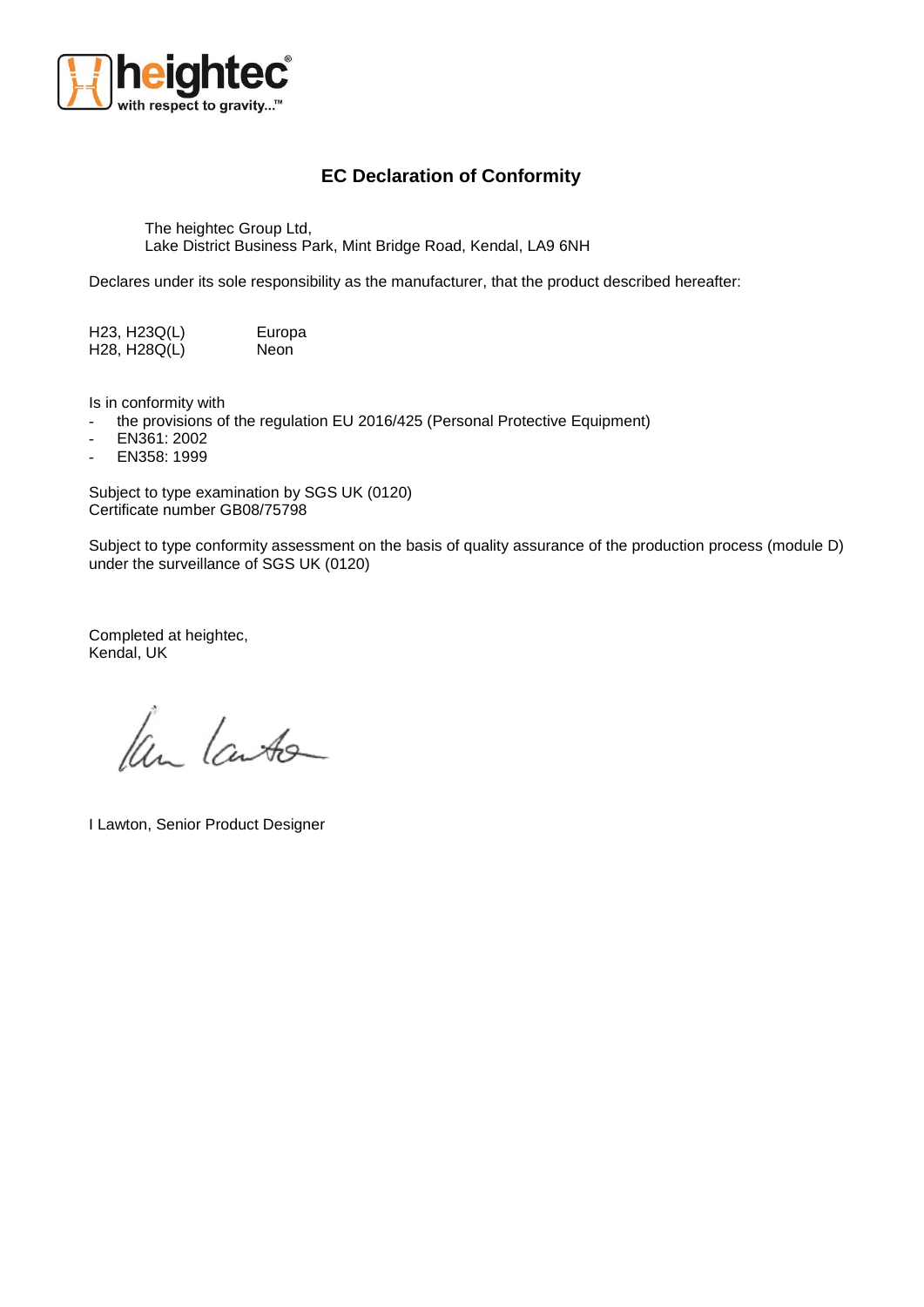

## **EU-Konformitätserklärung**

The heightec Group Ltd, Lake District Business Park, Mint Bridge Road, Kendal, LA9 6NH

Erklärt in alleiniger Verantwortung als Hersteller, dass folgendes Produkt:

H23, H23Q(L) Europa H28, H28Q(L) Neon

Folgende Vorschriften erfüllt

- Verordnung EU 2016/425 (persönliche Schutzausrüstungen)

Angewandte Normen

- EN361: 2002
- EN358: 1999

EU Baumusterprüfung durch benannte Stelle SGS UK (0120) EU-Baumusterprüfbescheinigung GB08/75798

Das Produkt unterliegt dem Konformitätsbewertungsverfahren auf der Grundlage einer Qualitätssicherung bezogen auf den Produktionsprozess (Modul D) unter Aufsicht der benannten Stelle SGS UK (0120)

Ausgestellt durch heightec, Kendal, UK

len lanto

I Lawton, Senior Product Designer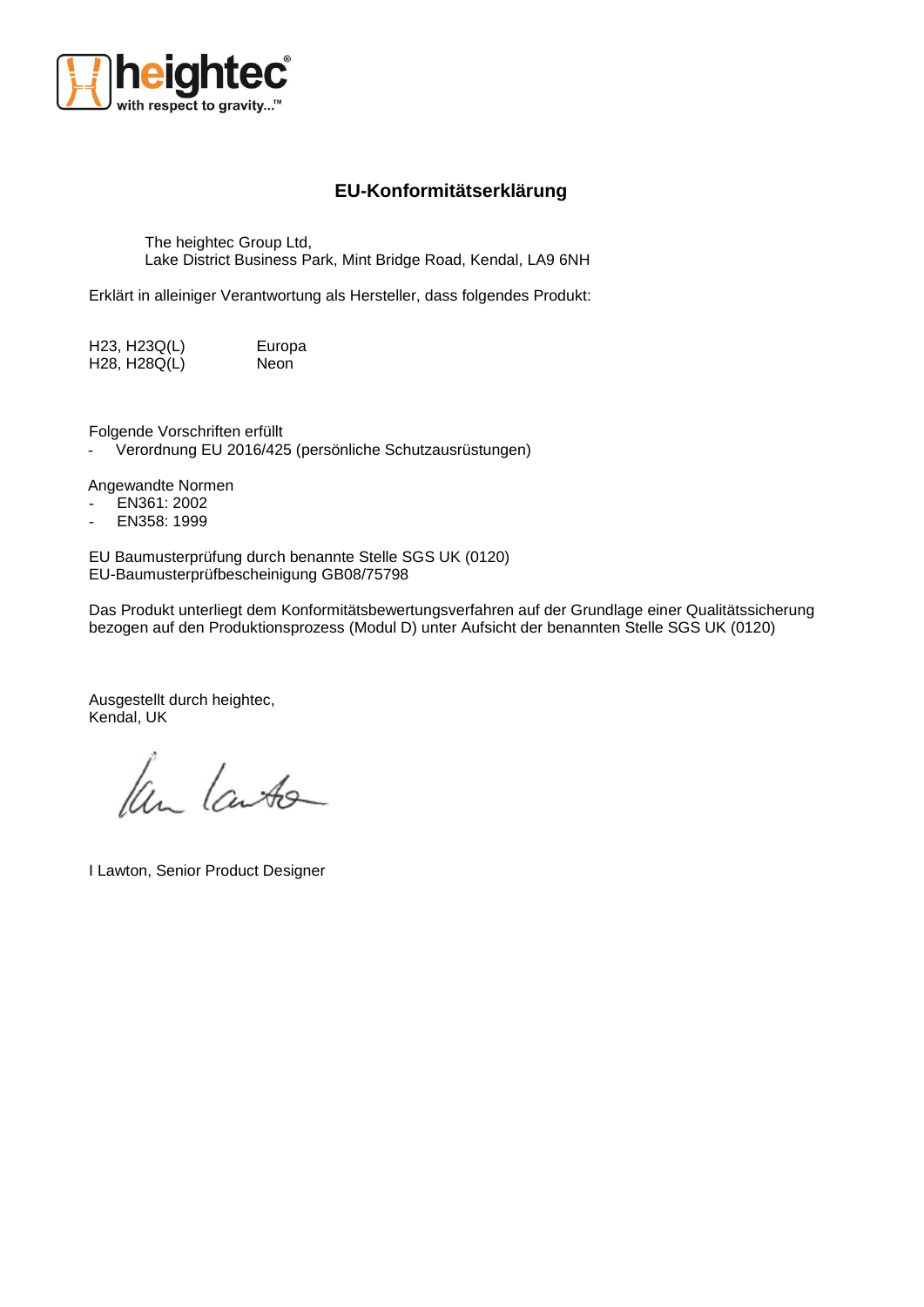

## **Declaração de Conformidade CE**

The heightec Group Ltd, Lake District Business Park, Mint Bridge Road, Kendal, LA9 6NH

Declara sob responsabilidade própria como fabricante, que o produto descrito de seguida:

H23, H23Q(L) Europa H28, H<sub>28</sub>Q(L) Neon

Está em conformidade com

- as disposições do regulamento EU 2016/425 (Equipamentos de Proteção Individual)
- EN361: 2002
- EN358: 1999

Sujeito a examinação por SGS UK (0120) Número de Certificação GB08/75798

Sujeito a avaliação de conformidade no âmbito do controlo de qualidade do processo produtivo (módulo D), sob a vigilância do SGS UK (0120).

Completado na heightec, Kendal, UK

Ken Lauto

I Lawton, Senior Product Designer